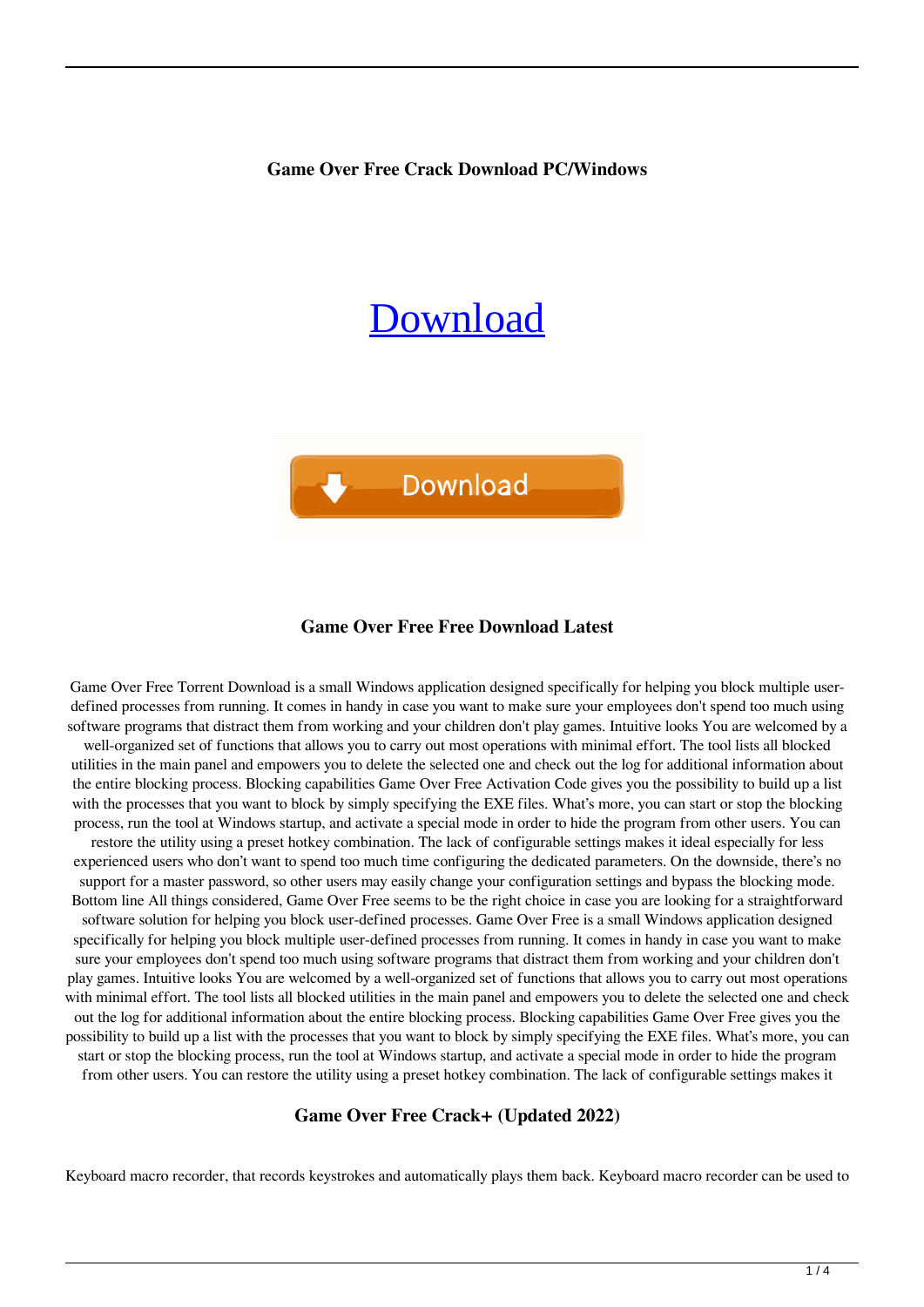create the macros, which you can play back at the press of a button. Keyboard macros are great for all kinds of automation. Macros can be scheduled to run automatically or triggered by any event. Keyboard macros are customizable and all recordings are retained in a DB database for future use. Hooks allow you to perform additional functions during macro playback. Keyboard

macro recorder keeps a running record of everything you do on your PC, and allows you to easily re-create it for any future task. Keyboard macros may be triggered to perform a set of predefined actions or automatically record a sequence of specific keystrokes, or you may create your own. Spyware Terminator is a program that will stop spyware from running on your system. The program will scan your system with the SID - System ID detection tool, and if Spyware Terminator detects any spyware on your system, the program will find and stop it from running. The program also has the ability to remove spyware and malware from your system, and also the ability to clean up registry files. This spyware program is a must have, as it is easy to use and will fix spyware problems in just a few clicks. If you are an owner of a Mac system, it is highly probable that you are aware of the high rate of spyware that is on the Mac. If you are a Mac user, it's time for you to clean up the spyware that is running on your Mac. Among all the different types of spyware that are on the Mac, the most dangerous ones are the adware and Trojans. These types of spyware can take advantage of your Mac in a number of different ways, such as installing harmful programs on your Mac, stealing information from your system, and deleting important files. Because of all the spyware, it is important that you be able to get rid of the spyware from your Mac as soon as possible, otherwise, there is no telling what harm can be done by the spyware. Fortunately, there are a number of spyware removal tools that can help you deal with spyware in your Mac. Spyware Terminator is a program that will stop spyware from running on your system. The program will scan your system with the SID - System ID detection tool, and 81e310abbf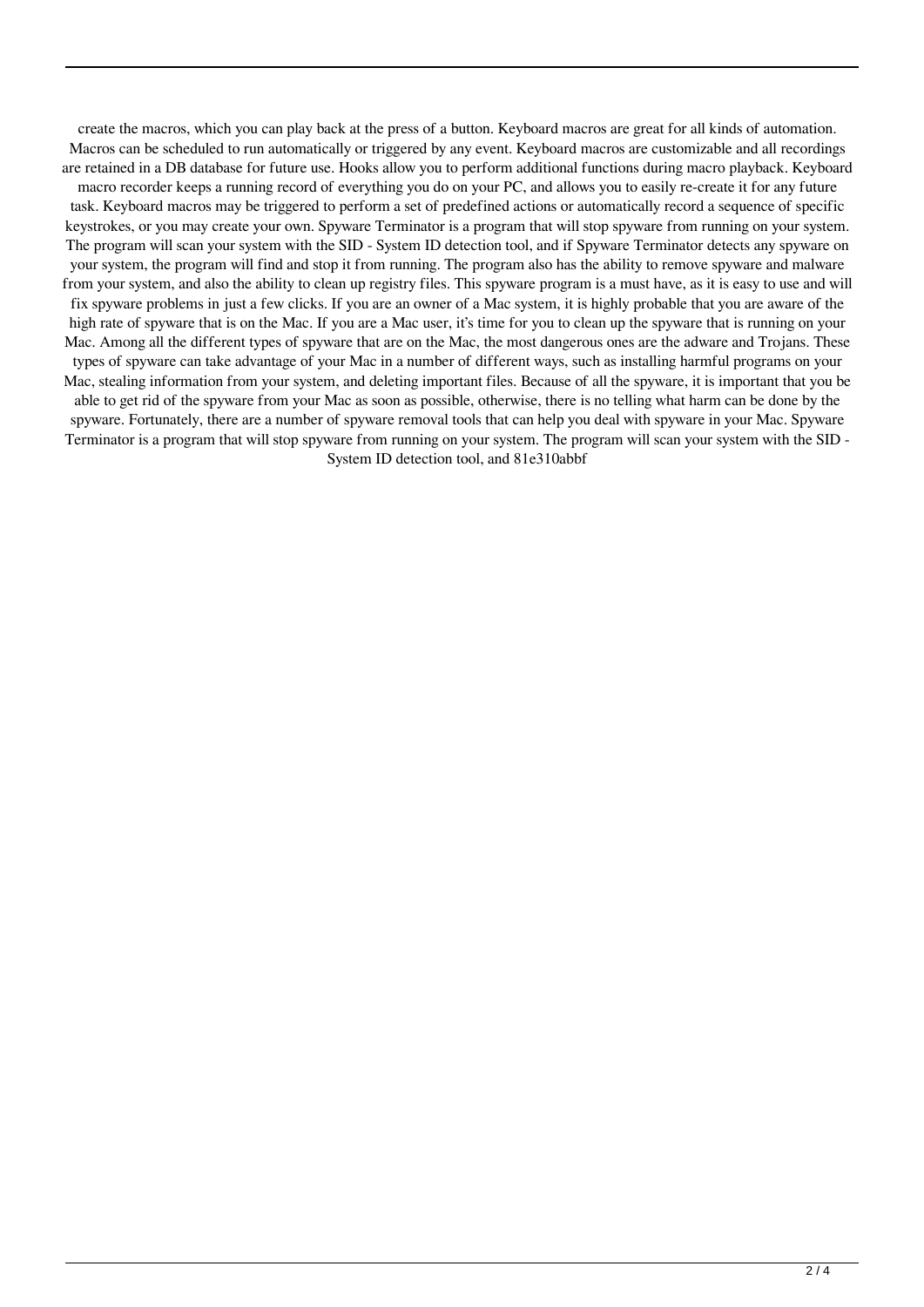## **Game Over Free Crack+**

Over the years, utilities such as Daemon Tools, rTorrent, Transmission and other P2P clients have been used by millions of users to share content through peer-to-peer networks. But have you ever thought about what happens if your child downloads a malicious program or a trojan horse on your system? What if you install a malicious software on your PC? Or what if you download a file, which is a fake, from a malicious site? If you feel uneasy and suspicious about your friends and family, you should use a good utility, like Game Over Free. It's a simple, small and very efficient utility that will help you to block multiple user-defined processes. What makes Game Over Free different from other blocking software is that it doesn't just stop the process - it will also uninstall it, and you can even delete the executable files using Game Over Free. There are many benefits to using this utility, such as: - Game Over Free is designed to block multiple processes, not just one - This utility comes in handy in case you want to make sure your employees don't spend too much using software programs that distract them from working and your children don't play games - Using Game Over Free, you can build up a list with the processes that you want to block by simply specifying the executable files - You can start and stop the blocking process, run the utility at Windows startup, and activate a special mode in order to hide the program from other users - You can restore the utility using a preset hotkey combination - There is no support for configuring the parameters - Game Over Free doesn't support a master password - This tool is a 100% freeware and it's completely free to use CTE 7090-1 V2.2.0.0 English Quickly and efficiently find and eliminate malicious files and processes. Description: Are you looking for a utility that will help you eliminate malicious files and processes from your PC? If the answer is yes, then you should use Game Over Free, because it is capable of effectively removing most of the malicious programs from your system. It includes a list of files and processes that are dangerous for your PC, so it's easy to find out malicious processes and eliminate them. Game Over Free supports advanced functions, such as: - Detecting and eliminating malicious processes on-demand - Removing the file

### **What's New In Game Over Free?**

Blocks user-defined processes using an intelligent procedure of identifying such programs from among existing ones. It is highly recommended to lock down your workstation using the application before you put an end to your productive time. This utility allows you to run any application or an application that you want. You are welcomed by an intuitive interface that allows you to do everything very efficiently. Game Over Free is a small utility that gives you the possibility to block user-defined processes. It comes in handy in case you want to make sure your employees don't spend too much using software programs that distract them from working and your children don't play games. Are you too old to be young? Would you like to be young again? If the answer is yes, you should try using Game Over Free. This small utility allows you to block your child's and employee's processes from running. It provides you with the possibility to block your processes from running using an efficient and intelligent system of identifying such programs from among existing ones. What's more, you can block a process using a preset hotkey, disable the process for a while and, last but not least, delete it from the blocking list. This utility is made to use specifically in a computer environment where you want to make sure that your employees don't waste your company's resources. You can run any executable file that you want, but this applies only if the program is not a part of the standard system. You are welcomed by an intuitive interface that makes all the operations of the application simple to use. What's more, Game Over Free can run in a hidden mode when you turn it on using a special mode. Game Over Free is designed to block specific processes in an efficient manner and allows you to use all the features of the application even if you are not familiar with the main options. You can set a unique hotkey and hide the application from the taskbar. Using the main window, you can specify the processes that you want to block and either run the utility at Windows startup or prevent the utility from running automatically. This tool allows you to block user-defined processes, but you can also decide to run any application or an application that you want. You can delete the blocked programs from the blocking list using a hotkey combination. You can also easily disable the process. This utility is highly recommended to use if you want to make sure that your employees do not spend too much of your company'